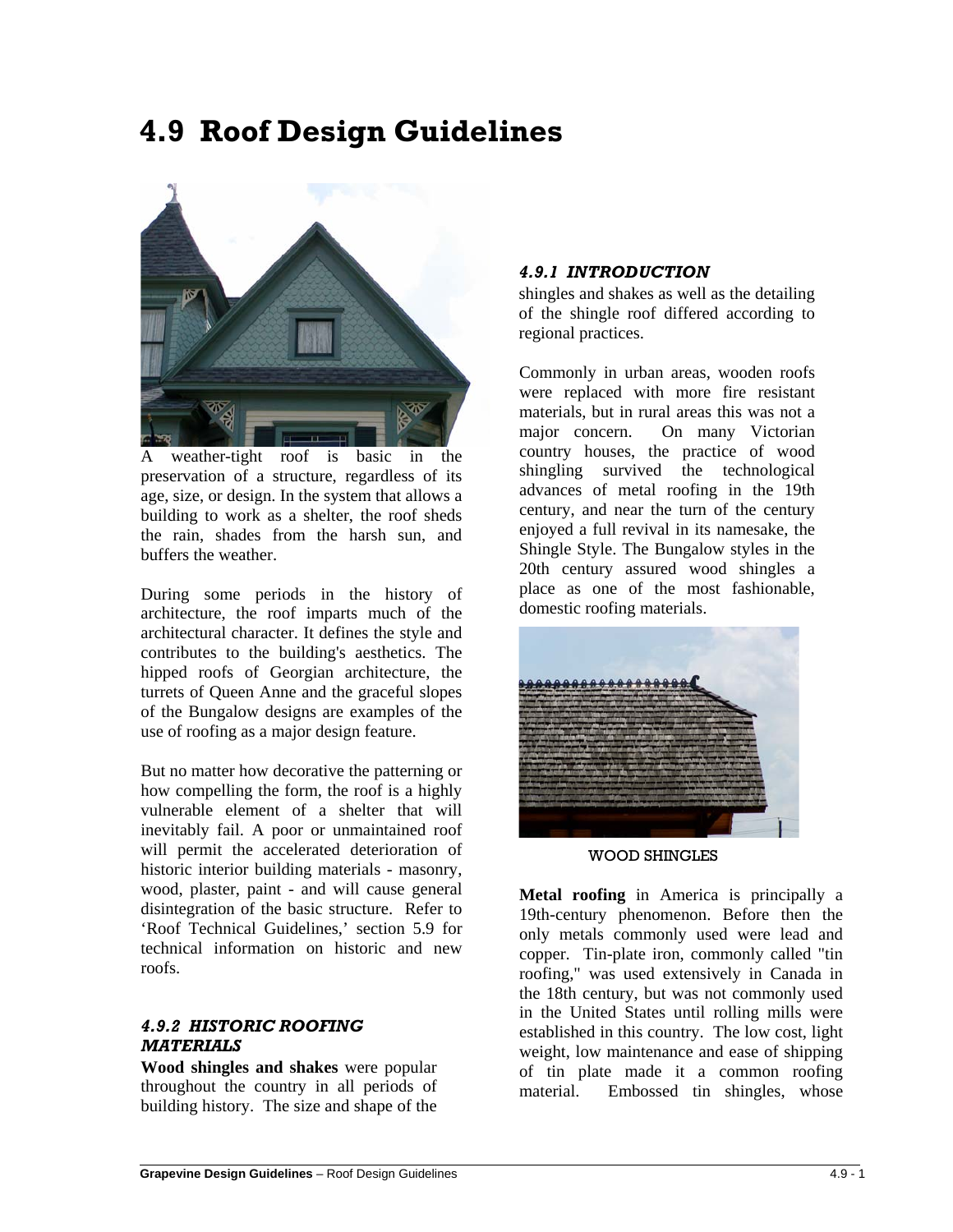surfaces created interesting patterns, were popular throughout the country in the late 19th century. Tin roofs were often kept well-painted in red or green to imitate the green patina of copper. Unfortunately, few of these roofs remain intact today.



METAL ROOF (CORROGATED METAL)

**Composition shingles** have been a popular and widely used roofing material since the early decades of the  $20<sup>th</sup>$  century. Asphalt composition shingles have replaced wood shingles and ceramic tile roofs due to their ease of installation, low cost and availability. In addition, they are fire-resistant which in urban areas, is preferred by building officials. Originally available in many patterns – variegated, diamond and plain (or square) – and colors (green, red, grays and browns), these are typically used in patterns and colors to imitate wood shingles. Since the early 1980's, thicker composition shingles styles are available which offer a longer life (30-year), have a more rugged appearance are available in a selection of natural colors (greys and browns), thus giving an appearance of wood shingles; these are typically referred to as 'architectural grade roof shingles'.



ASPHALT SHINGLE ROOF (ARCHITECTURAL GRADE SHINGLES)

**Other roofing materials** typically used on more elaborate residential and commercial buildings in the early  $20<sup>th</sup>$  century included ceramic tile (glazed and unglazed), cement tile, stone and slate tiles.



CERAMIC TILE ROOF

Flat roofs, typically used on commercial buildings, utilized rolled or sheet asphalt and built-up roofs since the mid-19<sup>th</sup> century in north Texas.

**Rolled (or sheet) asphalt roofing** provided an economical roof for flat or low sloped roofs. Sheets of felt canvas or cloth were impregnated with asphalt, then laid in overlapping strips across the roof, with the joints sealed with a heated asphalt compound.

**Built-up roofing** was first used in north Texas in the early decades of the  $20<sup>th</sup>$  century and continues to be the most common roofing type in use today for flat or low-sloped commercial roofs. Built-up roofs are comprised of several layers of roofing felt sealed with a heated asphalt compound and usually protected by

 $\overline{a}$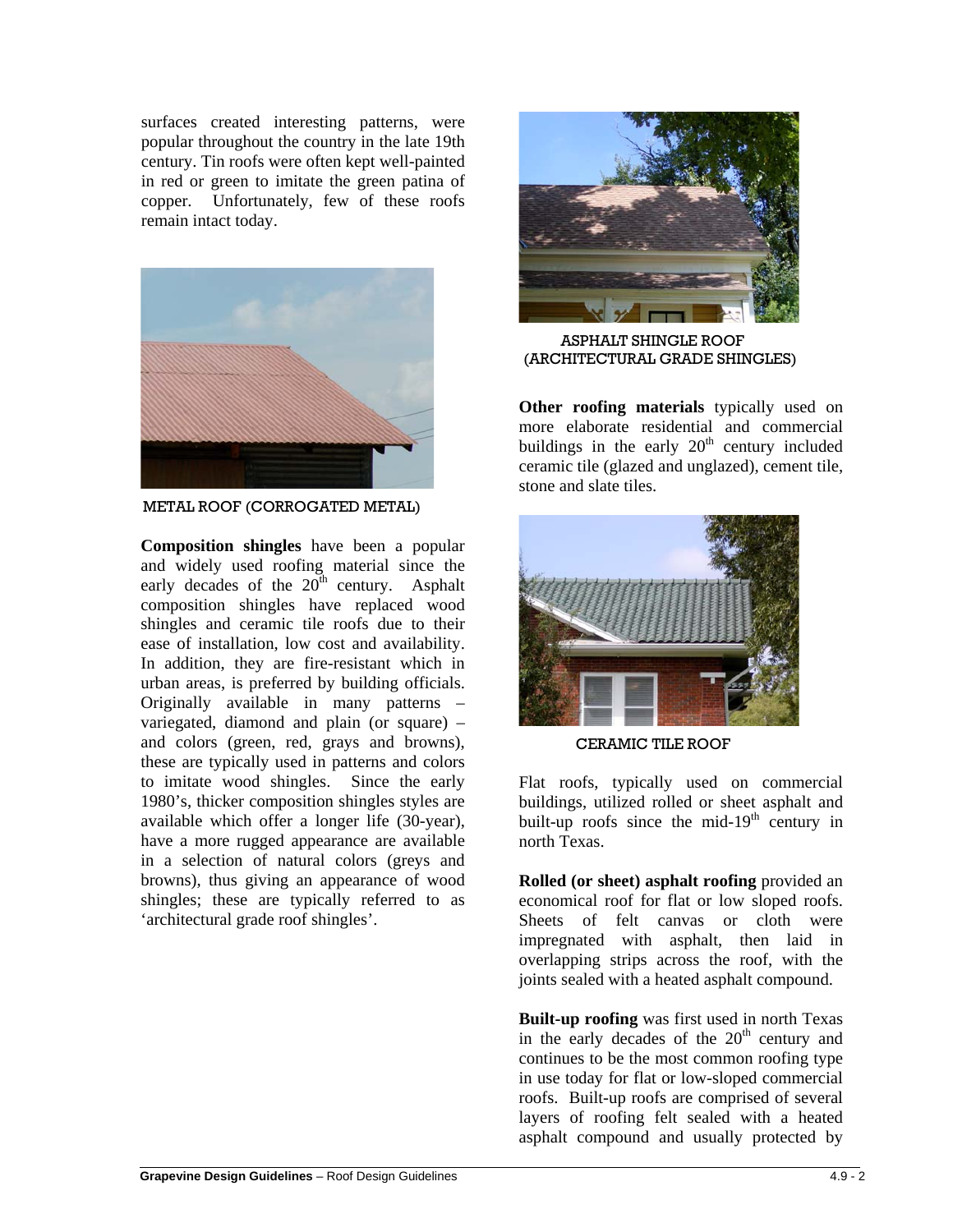spread gravel on the top surface to protect the layers below. Types include 3-ply (with 3 plies of felt), four-ply.

## *4.9.3 ROOF STYLES AND ORNAMENTATION*

Roofs occur in three fundamental shapes or forms: gabled, hipped and flat.

A gable roof is described as a pitched roof with two inclined planes having equal angles that meet at a peak in the center and terminate at a vertical gable. Variation of this roof form include front facing gable, side facing gable, cross-gable, square gable. The wall that encloses the end of a gable roof is called the 'gable'. This roof form is used often for Victorian and Queen Anne, Arts and Crafts, Tudor and Minimal Traditional-styled houses within the historic areas of Grapevine.

Please note that while houses may have one dominant roof style, they can have minor forms or components of another style. For example, many Tudor Revival houses will have gables at the front elevation, but have hip roofs in the back of the house.



GABLED ROOF (FRONT FACING BRICK GABLE)



GABLED ROOF w/ EXPOSED RAFTERS (FRONT FACING GABLE AT PORCH)



FRONT FACING GABLE ROOF w/ SIDE-FACING GABLE

**A hip roof** is a roof that slopes inward from all exterior walls, and forms either a pyramid roof form or one with a ridge that all four (or more) roof planes adjoins. Pyramid roofs are typically found at smaller, square houses while hip roofs with a ridge are used at rectangular or more complex building plans.

Subtypes of a hip roof form include the pyramid, simple hip as well as a cross-hip, dual-pitched hip (mansard) and half-hipped.

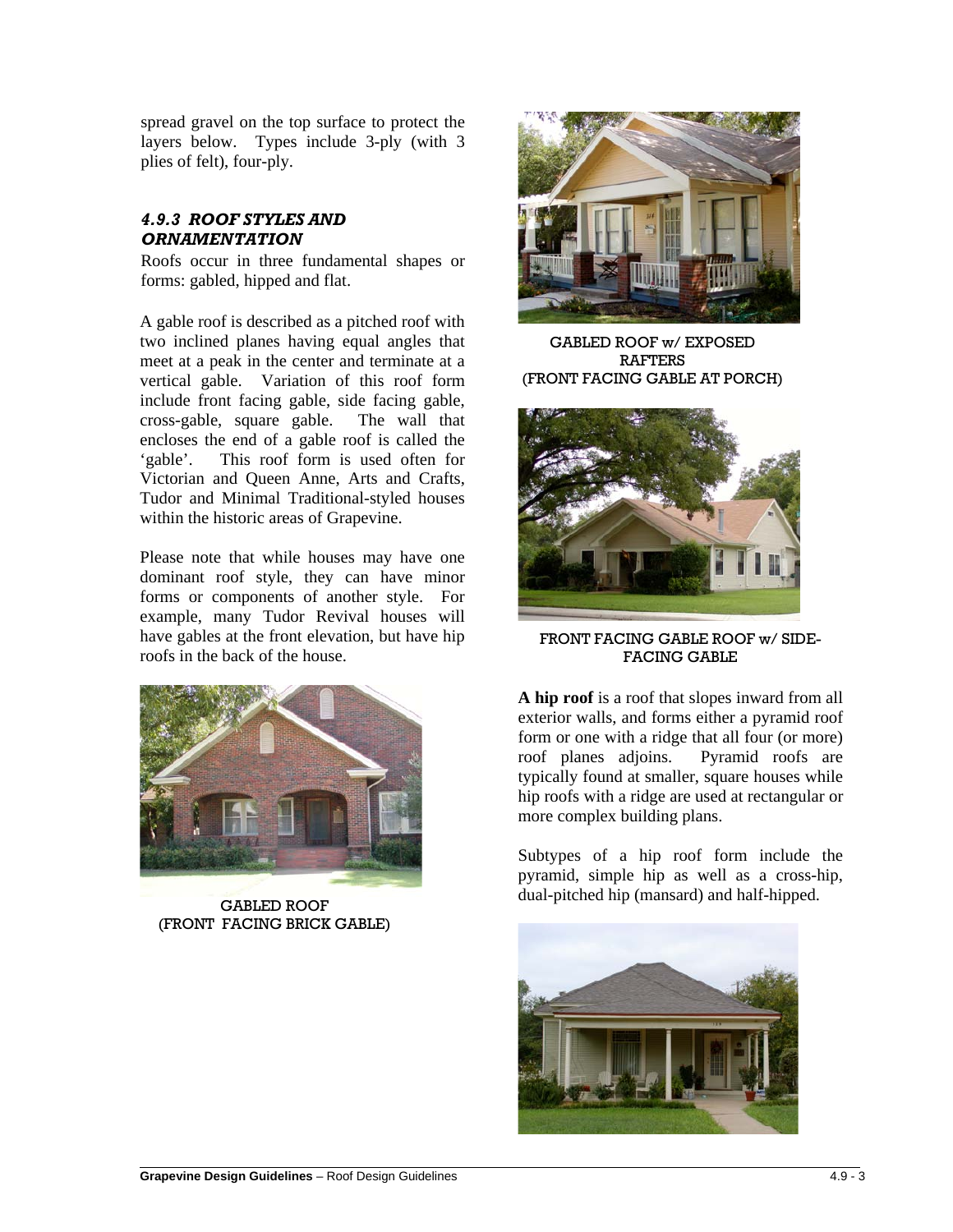#### FRONT FACING HIP ROOF w/ ATTACHED PORCH ROOF



HIPPED ROOF w/ FRONT AND SIDE-FACING GABLES AND DORMER

**Flat roofs** are roofs with a pitch or slope sufficiently low that it can be walked upon easily; this may be a true horizontal plane or have a low pitch for rainwater drainage. Typically used at historic commercial buildings on Main Street, flat roofs are typically surrounded by a parapet or have only a gravel stop at the rear perimeter (facing the alley).



FLAT ROOF AT COMMERCIAL **BUILDING** 

Other roof components include roof dormers, turrets, chimneys, eaves, multi-level eaves, verge boards (below gables), fake beams, exposed rafters, articulation or detailing at eaves, castellations (typically at commercial parapets) and more. Some of these components have purpose – dormers provide light to the building interior – while others are purely decorative and serve to support the architectural style of the bulging. Examples

of some of these components found are Grapevine are shown following:



FISHSCALE WOOD SIDING AT GABLE (VICTORIAN)



EAVE RETURN AT GABLE



DORMER AT GABLE ROOF



 $\overline{a}$